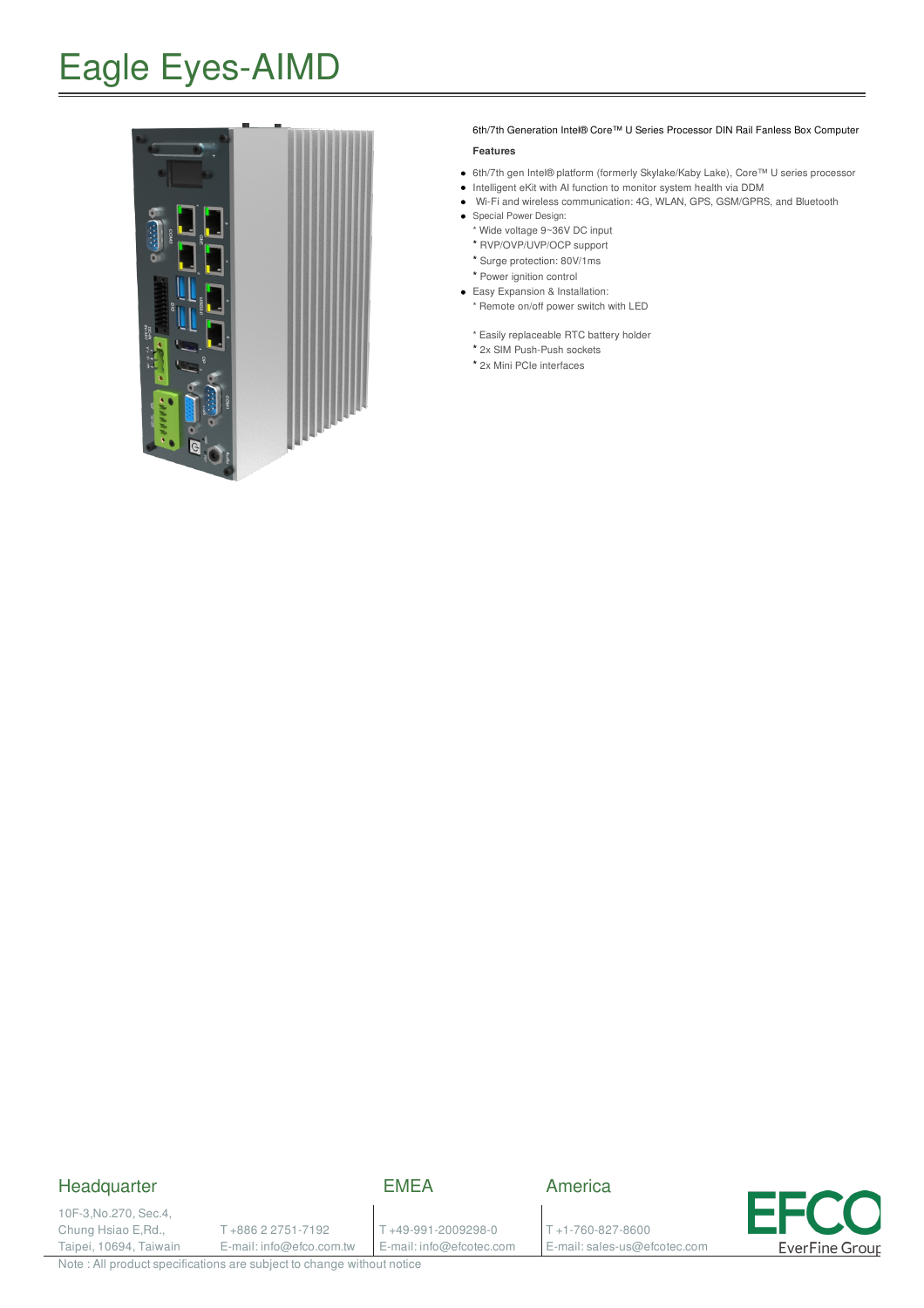# Eagle Eyes-AIMD

### **EMEA**

| Italy                                                                    |                                                 |                                                |                                                            |                               |
|--------------------------------------------------------------------------|-------------------------------------------------|------------------------------------------------|------------------------------------------------------------|-------------------------------|
| CJB Computer Job s.r.l.                                                  |                                                 |                                                |                                                            |                               |
|                                                                          | Email: info@cjb.it                              |                                                |                                                            |                               |
| <b>Netherlands</b>                                                       |                                                 |                                                |                                                            |                               |
| <b>Batenburg Adelco Electronics</b>                                      |                                                 |                                                |                                                            |                               |
| techniek                                                                 | batenburg Email: info.adelco@batenburg.nl       |                                                |                                                            |                               |
| <b>Poland</b>                                                            |                                                 |                                                |                                                            |                               |
| ElectronicsMASTERS Sp. z o.o.                                            |                                                 |                                                |                                                            |                               |
| masters<br>creative technology                                           | masters.com.pl<br>Email: masters@masters.com.pl |                                                |                                                            |                               |
| <b>Conrad Electronic</b>                                                 |                                                 |                                                |                                                            |                               |
| <b>GNRAD</b>                                                             | <b>Conrad Electronic Marketplace</b>            |                                                |                                                            |                               |
| <b>APAC</b>                                                              |                                                 |                                                |                                                            |                               |
| Japan                                                                    |                                                 |                                                |                                                            |                               |
| <b>PALTEK</b><br><b>PAL SOLUTION SUPPLIER</b>                            | Email: info_pal@paltek.co.jp                    |                                                |                                                            |                               |
| Headquarter                                                              |                                                 | <b>EMEA</b>                                    | America                                                    |                               |
| 10F-3, No. 270, Sec. 4,<br>Chung Hsiao E, Rd.,<br>Taipei, 10694, Taiwain | T+886 2 2751-7192<br>E-mail: info@efco.com.tw   | T+49-991-2009298-0<br>E-mail: info@efcotec.com | $T + 1 - 760 - 827 - 8600$<br>E-mail: sales-us@efcotec.com | <b>EFCO</b><br>EverFine Group |
| Note : All product specifications are subject to change without notice   |                                                 |                                                |                                                            |                               |